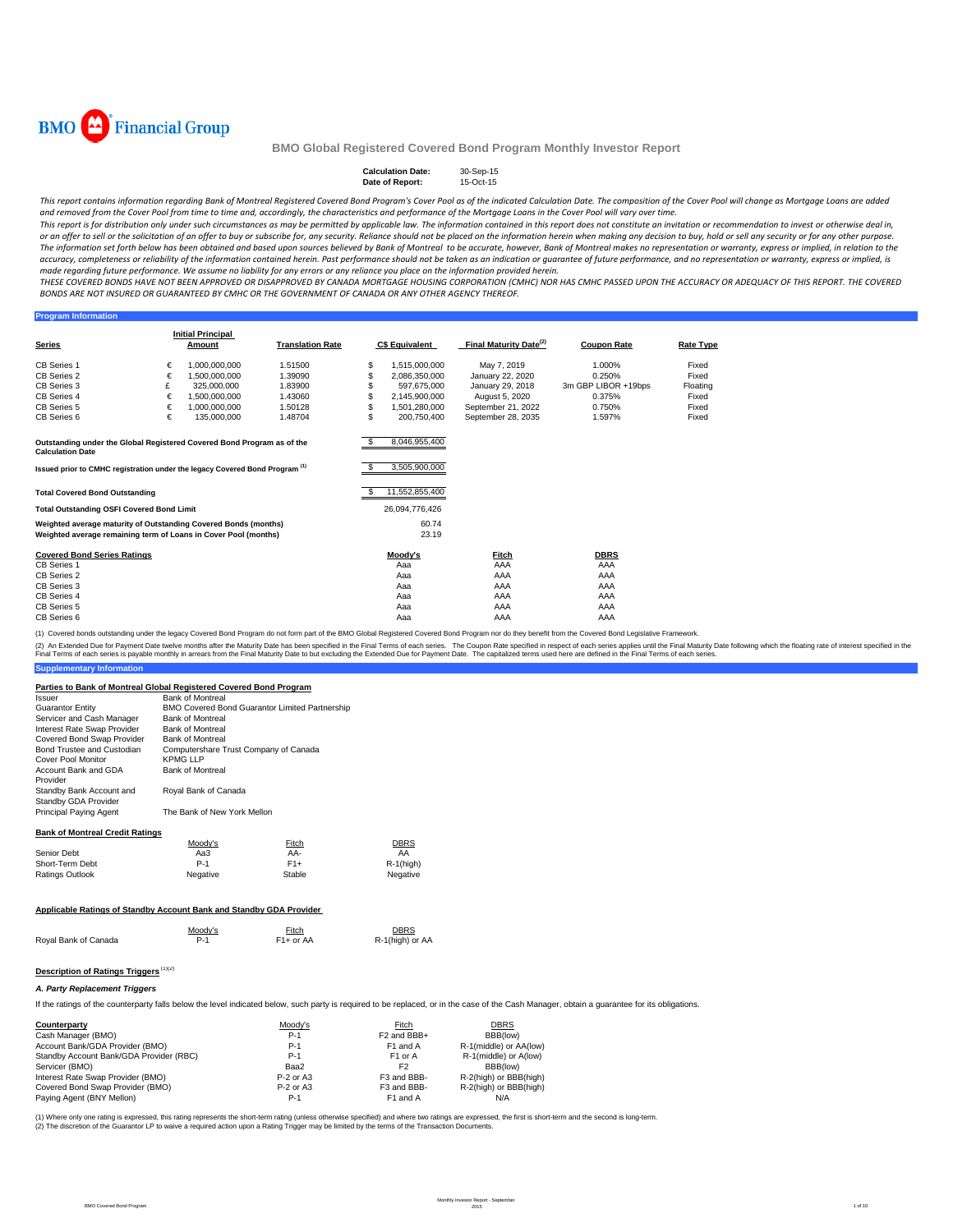

|                                                                                                                                                                                                                                                                                                                                                                    |                                          | <b>Calculation Date:</b><br>Date of Report: | 30-Sep-15<br>15-Oct-15                                            |
|--------------------------------------------------------------------------------------------------------------------------------------------------------------------------------------------------------------------------------------------------------------------------------------------------------------------------------------------------------------------|------------------------------------------|---------------------------------------------|-------------------------------------------------------------------|
| <b>B. Summary of Specific Rating Trigger Actions</b><br>I) The following actions are required if the Cash Manager (BMO) undergoes a downgrade below the stipulated rating:                                                                                                                                                                                         |                                          |                                             |                                                                   |
|                                                                                                                                                                                                                                                                                                                                                                    | Moody's                                  | Fitch                                       | <b>DBRS</b>                                                       |
| a) The Servicer will be required to direct amounts received<br>directly into the GDA Account (or Standby GDA Account if<br>applicable) within 2 Canadian business days and the Cash<br>Manager shall immediately remit any funds held at such<br>time for or on behalf of the Guarantor directly into the GDA<br>Account                                           | $P-1$                                    | F1 or A                                     | R-1(middle) or AA(low)                                            |
| II) The following actions are required if the Servicer (BMO) undergoes a downgrade below the stipulated rating:                                                                                                                                                                                                                                                    |                                          |                                             |                                                                   |
|                                                                                                                                                                                                                                                                                                                                                                    | Moody's                                  | <b>Fitch</b>                                | <b>DBRS</b>                                                       |
| a) The Servicer will be required to direct amounts received<br>to the Cash Manager, or GDA as applicable                                                                                                                                                                                                                                                           | $P-1$                                    | F1 or A                                     | R-1(middle) or BBB(low)                                           |
| III) The Swap Provider is required to transfer credit support or transfer all of its rights and obligations to a replacement third party, or to obtain a<br>guarantee of its rights and obligations from a third party, if the Swap Provider undergoes a downgrade below the stipulated rating:<br>a) Interest Rate Swap Provider<br>b) Covered Bond Swap Provider | $Mody's^{(3)}$<br>P-1 or A2<br>P-1 or A2 | Fitch<br>F1 and A<br>F1 and A               | <b>DBRS</b><br>R-1(middle) or A (high)<br>R-1(middle) or A (high) |
| IV) The following actions are required if the Issuer (BMO) undergoes a downgrade below the stipulated rating:                                                                                                                                                                                                                                                      |                                          |                                             |                                                                   |
| a) Mandatory repayment of the Demand Loan                                                                                                                                                                                                                                                                                                                          | Moody's<br>N/A                           | Fitch<br>F <sub>2</sub> or BBB+             | DBRS<br>N/A                                                       |
| b) Cashflows will be exchanged under the Covered Bond<br>Swap Agreement (to the extent not already taking place)                                                                                                                                                                                                                                                   | Baa1                                     | BBB+                                        | BBB(high)                                                         |
| c) Transfer of title to Loans to Guarantor <sup>(4)</sup>                                                                                                                                                                                                                                                                                                          | A <sub>3</sub>                           | BBB-                                        | BBB(low)                                                          |
| <b>Events of Defaults &amp; Test Compliance</b><br>Asset Coverage Test (C\$ Equivalent of Outstanding                                                                                                                                                                                                                                                              |                                          | Pass                                        |                                                                   |
| Covered Bond < Adjusted Aggregate Asset Amount)<br><b>Issuer Event of Default</b>                                                                                                                                                                                                                                                                                  |                                          | No                                          |                                                                   |

Guarantor LP Event of Default No. 2006. The Courant of Default No.

(3) If no short term rating exists, then A1

(4) The transfer of registered title to the Loans to the Guarantor may be deferred if (A) satisfactory assurances are provided to the Guarantor and the Belle remains of profile to the Superintent of Financial Institutions

| <b>Pre-Maturity</b><br>Test               |                  |                     |                                         |
|-------------------------------------------|------------------|---------------------|-----------------------------------------|
| (Applicable to Hard Bullet Covered Bonds) |                  |                     |                                         |
| <b>Pre-Maturity Required Ratings</b>      | Moody's<br>$P-1$ | <b>Fitch</b><br>F1+ | DBRS <sup>(1</sup><br>A(high) or A(low) |
|                                           |                  |                     |                                         |

Following a breach of the Pre-Maturity test in respect of a Series of Hard Bullet Covered Bonds, and unless the Pre-Maturity Liquidity Ledger is otherwise funded from the other sources, the<br>Partnership shall offer to sell

(1) In the case of DBRS, if Final Maturity Date is within six months of the Pre-Maturity Test Date, then A(high), otherwise A(low).

### **Reserve Fund**

| <b>Reserve Fund Required Amount Ratings</b><br>Senior<br>Short Term           | Moody's<br>P-1 | <b>Fitch</b><br>А<br>E1 | <b>DBRS</b><br>A(low)<br>R-1(middle) |
|-------------------------------------------------------------------------------|----------------|-------------------------|--------------------------------------|
| Are the ratings of the Issuer below the Reserve Fund Required Amount Ratings? |                | No                      |                                      |

If the ratings of the Issuer fall below the Reserve Fund Required Amount Ratings, then the Guarantor shall credit or cause to be credited to the Reserve Fund funds up to an amount equal to the Reserve Fund Required Amount.

Reserve Fund Required Amount: Nil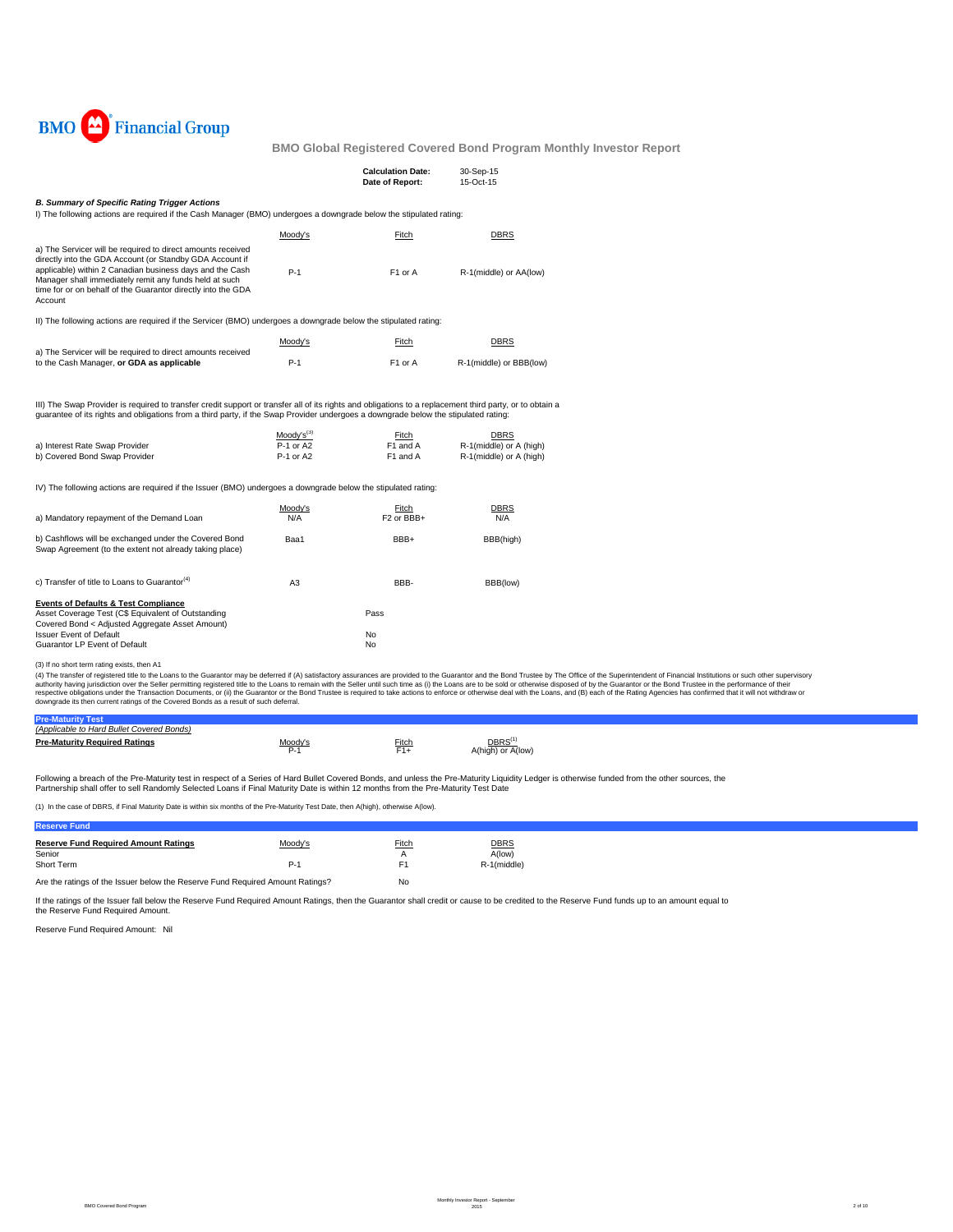

|                                                                                                                                                                                                                                                                      | <b>Calculation Date:</b><br>Date of Report:                                    | 30-Sep-15<br>15-Oct-15                          |                   |                                  |  |  |  |  |
|----------------------------------------------------------------------------------------------------------------------------------------------------------------------------------------------------------------------------------------------------------------------|--------------------------------------------------------------------------------|-------------------------------------------------|-------------------|----------------------------------|--|--|--|--|
| <b>Asset Coverage Test</b>                                                                                                                                                                                                                                           |                                                                                |                                                 |                   |                                  |  |  |  |  |
| <b>C\$ Equivalent of Outstanding Covered Bonds</b>                                                                                                                                                                                                                   | 8,046,955,400                                                                  |                                                 |                   |                                  |  |  |  |  |
| $A^{(1)}$ = Lesser of (i) Sum of LTV adjusted outstanding principal balance and (ii)<br>Sum of Asset percentage adjusted outstanding principal balance<br>$B =$ Principal receipts not applied                                                                       | 12,274,604,596                                                                 |                                                 | A (i)<br>$A$ (ii) | 13,127,919,354<br>12,274,604,596 |  |  |  |  |
| $C =$ Cash capital contributions<br>$D =$ Substitution assets<br>$E =$ (i) Reserve fund balance<br>(ii) Pre - Maturity liquidity ledger balance<br>$F =$ Negative carry factor calculation<br>Total: $A + B + C + D + E - F$<br><b>Asset Coverage Test Pass/Fail</b> | $\overline{\phantom{a}}$<br>$\overline{\phantom{a}}$<br>12,274,604,596<br>Pass | Asset Percentage<br>Maximum Asset<br>Percentage | 93.5%<br>95.0%    |                                  |  |  |  |  |
| (1) Market Value as determined by adjusting, not less than quarterly, the Original Market Value utilizing the Indexation Methodology (see Appendix for details) for subsequent price developments.                                                                   |                                                                                |                                                 |                   |                                  |  |  |  |  |
| <b>Valuation Calculation</b>                                                                                                                                                                                                                                         |                                                                                |                                                 |                   |                                  |  |  |  |  |
| <b>Trading Value of Covered Bonds</b>                                                                                                                                                                                                                                | 8,044,198,880                                                                  |                                                 |                   |                                  |  |  |  |  |
| A = Lesser of i) Present value of outstanding loan balance of Performing Eligible<br>Loans <sup>(1)</sup> and ii) 80% of Market Value <sup>(2)</sup> of properties securing Performing Eligible<br>.                                                                 | 13,229,739,457                                                                 |                                                 |                   |                                  |  |  |  |  |

| Total: $A + B + C + D + E + F$                                             | 13.229.739.457 |        |                |
|----------------------------------------------------------------------------|----------------|--------|----------------|
| $F =$ Trading Value of Swap Collateral                                     | ۰              |        |                |
| (ii) Pre - Maturity liquidity ledger balance                               | ۰              |        |                |
| $E =$ (i) Reserve Fund Balance, if applicable                              | ۰              |        |                |
| D = Trading Value of any Substitute Assets                                 | ۰              |        |                |
| $C =$ Cash capital contributions                                           | ۰              |        |                |
| $B =$ Principal receipts up to calculation date not otherwise applied      | ۰              | A (ii) | 23.172.109.889 |
| Loans, net of adjustments                                                  |                | A (i)  | 13.229.739.457 |
| Loans and if you're mained value or properties securing renorming Liigipie |                |        |                |

(1) Present value of expected future cash flows of Loans using current market interest rates offered to BMO clients. The effective weighted average rate used for discounting is 2.43%.<br>(2) Market Value as determined by adju

| <b>Intercompany Loan Balance</b>                                                                                           |                          |                                                              |               |  |  |
|----------------------------------------------------------------------------------------------------------------------------|--------------------------|--------------------------------------------------------------|---------------|--|--|
| Guarantee Loan<br>Demand Loan<br>Total                                                                                     |                          | \$<br>8,610,511,600<br>5,057,167,800<br>13,667,679,400<br>s. |               |  |  |
| <b>Cover Pool Losses</b>                                                                                                   |                          |                                                              |               |  |  |
| Period end                                                                                                                 | <b>Write Off Amounts</b> | Loss Percentage (Annualized)                                 |               |  |  |
| September 30, 2015                                                                                                         | \$0                      | 0.00%                                                        |               |  |  |
| <b>Cover Pool Flow of Funds</b>                                                                                            |                          |                                                              |               |  |  |
|                                                                                                                            | <b>Current Month</b>     | Previous Month                                               |               |  |  |
| <b>Cash Inflows</b>                                                                                                        |                          |                                                              |               |  |  |
| Principal receipts                                                                                                         | 471,480,273              | 441,511,355                                                  |               |  |  |
| Proceeds for sale of Loans                                                                                                 |                          |                                                              |               |  |  |
| <b>Revenue Receipts</b>                                                                                                    | 32,315,974               | 34,478,978                                                   |               |  |  |
| Swap Receipts                                                                                                              | 5,306,590                | 12,582,836                                                   |               |  |  |
| <b>Cash Capital Contribution</b>                                                                                           |                          |                                                              |               |  |  |
| Advances of Intercompany Loans<br>Guarantee Fee                                                                            |                          |                                                              |               |  |  |
| <b>Cash Outflows</b>                                                                                                       |                          |                                                              |               |  |  |
| Swap Payment                                                                                                               |                          |                                                              |               |  |  |
| Intercompany Loan interest                                                                                                 | (17, 644, 200)           | (21, 314, 443)                                               |               |  |  |
| Intercompany Loan principal                                                                                                | (426,099,396)            | (487,600,000)                                                |               |  |  |
| Intercompany Loan repayment                                                                                                |                          |                                                              |               |  |  |
| Mortgage Top-up Settlement                                                                                                 | ٠                        | ٠                                                            |               |  |  |
| Misc Partnership Expenses                                                                                                  | (65)                     | (63)                                                         |               |  |  |
| <b>Profit Distribution to Partners</b><br>Net inflows/(outflows)                                                           | 65,359,175               | (20, 341, 336)                                               |               |  |  |
|                                                                                                                            |                          |                                                              |               |  |  |
| <b>Cover Pool - Summary Statistics</b>                                                                                     |                          |                                                              |               |  |  |
| Asset Type                                                                                                                 |                          | Mortgages                                                    |               |  |  |
| Previous Month Ending Balance                                                                                              |                          | 13,607,863,064                                               |               |  |  |
| Aggregate Outstanding Balance                                                                                              |                          | 13, 135, 784, 347<br>\$                                      |               |  |  |
| Number of Loans<br>Average Loan Size                                                                                       |                          | 54,701<br>240,138<br>\$                                      |               |  |  |
| Number of Primary Borrowers                                                                                                |                          | 52,466                                                       |               |  |  |
| Number of Properties                                                                                                       |                          | 54,701                                                       |               |  |  |
|                                                                                                                            |                          | Original <sup>(2)</sup>                                      | Indexed $(1)$ |  |  |
| Weighted Average Current Loan to Value (LTV)                                                                               |                          | 59.56%                                                       | 52.15%        |  |  |
| Weighted Average Authorized LTV                                                                                            |                          | 66.96%                                                       | 58.45%        |  |  |
| Weighted Average Original LTV                                                                                              |                          | 66.96%                                                       |               |  |  |
|                                                                                                                            |                          |                                                              |               |  |  |
|                                                                                                                            |                          |                                                              |               |  |  |
|                                                                                                                            |                          |                                                              |               |  |  |
| <b>Substitution Assets</b>                                                                                                 |                          | Nil                                                          |               |  |  |
| Weighted Average Seasoning<br>Weighted Average Coupon<br>Weighted Average Original Term<br>Weighted Average Remaining Term |                          | 26.72 (Months)<br>2.78%<br>49.91 (Months)<br>23.19 (Months)  |               |  |  |

<sup>(1)</sup> Value as determined by adjusting, not less than quarterly, the Original Market Value utilizing the Indexation Methodology (see Appendix for details) for subsequent price developments.<br><sup>(2)</sup> Value as most recently det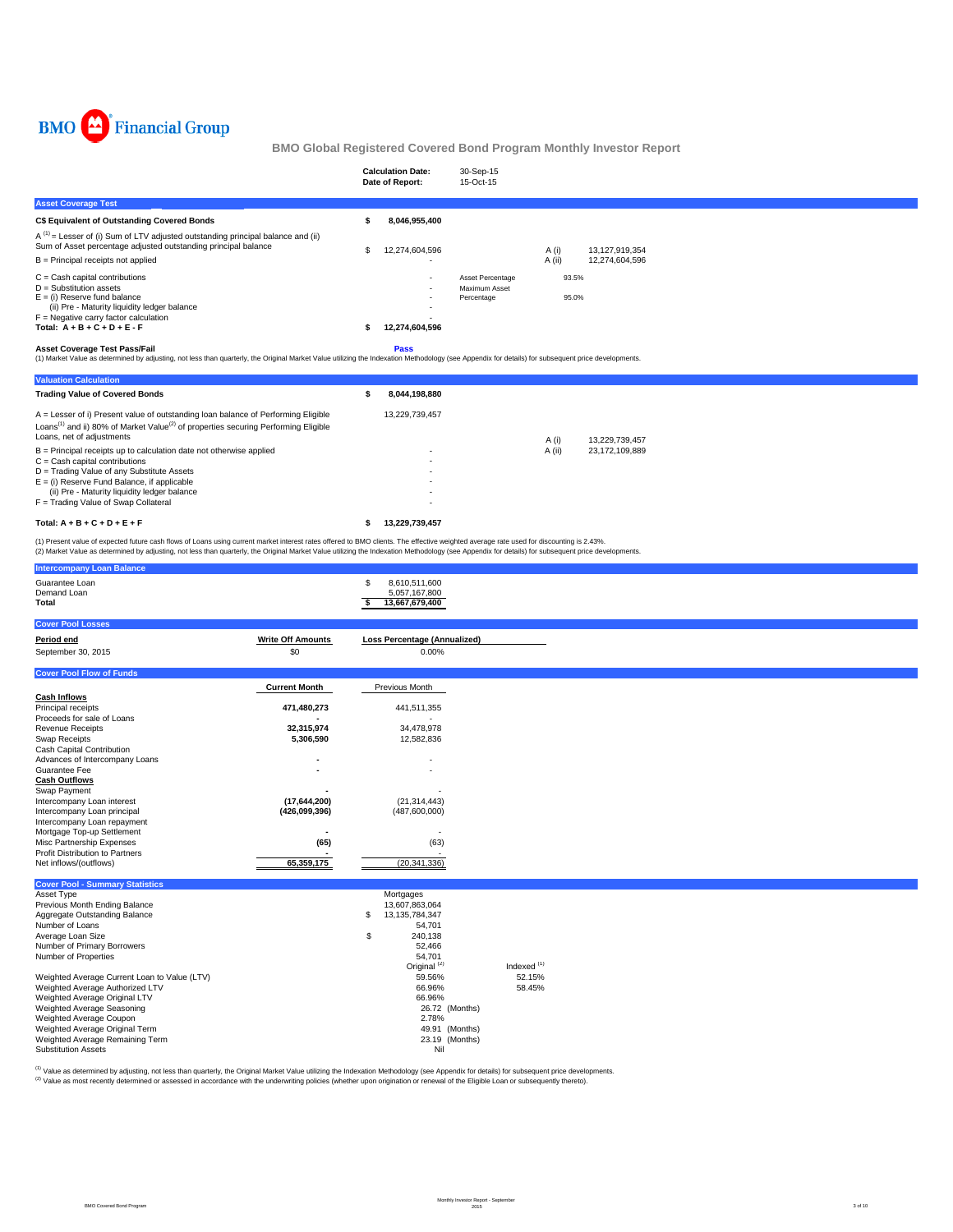

|                                                      | <b>Calculation Date:</b><br>Date of Report: | 30-Sep-15<br>15-Oct-15 |                                                 |                     |  |
|------------------------------------------------------|---------------------------------------------|------------------------|-------------------------------------------------|---------------------|--|
| <b>Cover Pool - Delinquency Distribution</b>         |                                             |                        |                                                 |                     |  |
| <b>Aging Summary</b>                                 | Number of Loans                             | Percentage             | <b>Principal Balance</b>                        | Percentage          |  |
| Current and less than 30 days past due               | 54,616                                      | 99.84                  | \$<br>13, 13, 721, 455                          | 99.83               |  |
| 30 - 59 days past due                                | 3                                           | 0.01                   | \$<br>392,554                                   | 0.00                |  |
| 60 - 89 days past due                                | 40                                          | 0.07                   | \$<br>13,805,346                                | 0.11                |  |
| 90 or more days past due                             | 42                                          | 0.08                   | \$<br>7,864,993                                 | 0.06                |  |
| <b>Grand Total</b>                                   | 54,701                                      | 100.00                 | \$<br>13,135,784,347                            | 100.00              |  |
| <b>Cover Pool - Provincial Distribution</b>          |                                             |                        |                                                 |                     |  |
|                                                      |                                             |                        |                                                 |                     |  |
| Province<br>Alberta                                  | Number of Loans<br>6,577                    | Percentage<br>12.02    | <b>Principal Balance</b><br>1,486,784,108<br>\$ | Percentage<br>11.32 |  |
| <b>British Columbia</b>                              | 9,743                                       | 17.81                  | 3,604,740,026<br>\$                             | 27.44               |  |
| Manitoba                                             | 951                                         | 1.74                   | 160,387,277<br>\$                               | 1.22                |  |
| New Brunswick                                        | 898                                         | 1.64                   | \$<br>108,622,481                               | 0.83                |  |
| Newfoundland                                         | 1,046                                       | 1.91                   | \$<br>164,673,972                               | 1.25                |  |
| Northwest Territories & Nunavut                      |                                             |                        | \$                                              |                     |  |
| Nova Scotia                                          | 1,645                                       | 3.01                   | \$<br>279,948,529                               | 2.13                |  |
| Ontario                                              | 22,364                                      | 40.88                  | 5,220,585,729<br>\$                             | 39.74               |  |
| <b>Prince Edward Island</b>                          | 297                                         | 0.54                   | \$<br>39,466,977                                | 0.30                |  |
| Quebec                                               | 9,361                                       | 17.11                  | \$<br>1,701,178,489                             | 12.95               |  |
| Saskatchewan                                         | 1,819                                       | 3.33                   | \$<br>369,396,759                               | 2.81                |  |
| <b>Yukon Territories</b>                             |                                             |                        |                                                 |                     |  |
| <b>Grand Total</b>                                   | 54,701                                      | 100.00                 | \$<br>13,135,784,347                            | 100.00              |  |
| <b>Cover Pool - Credit Score Distribution</b>        |                                             |                        |                                                 |                     |  |
| <b>Credit Score</b>                                  | Number of Loans                             | Percentage             | <b>Principal Balance</b>                        | Percentage          |  |
| Less than 600 or Unavailable                         | 3,941                                       | 7.20                   | 1,033,563,675<br>\$                             | 7.87                |  |
| $600 - 650$                                          | 2,389                                       | 4.37                   | \$<br>603,291,507                               | 4.59                |  |
| 651 - 700                                            | 5,803                                       | 10.61                  | 1,493,879,894<br>\$                             | 11.37               |  |
| 701 - 750                                            | 11,651                                      | 21.30                  | \$<br>3,042,533,864                             | 23.16               |  |
| 751 - 800                                            | 20,472                                      | 37.43                  | \$<br>4,969,813,376                             | 37.83               |  |
| 801 and Above                                        | 10,445                                      | 19.09                  | 1,992,702,032<br>\$                             | 15.17               |  |
| <b>Grand Total</b>                                   | 54,701                                      | 100.00                 | \$<br>13, 135, 784, 347                         | 100.00              |  |
| <b>Cover Pool - Rate Type Distribution</b>           |                                             |                        |                                                 |                     |  |
|                                                      |                                             |                        |                                                 |                     |  |
| Rate Type                                            | Number of Loans                             | Percentage             | <b>Principal Balance</b>                        | Percentage<br>79.57 |  |
| Fixed<br>Variable                                    | 45,221<br>9,480                             | 82.67<br>17.33         | \$<br>10,452,133,146<br>2,683,651,201<br>S      | 20.43               |  |
| <b>Grand Total</b>                                   | 54,701                                      | 100.00                 | \$<br>13, 135, 784, 347                         | 100.00              |  |
|                                                      |                                             |                        |                                                 |                     |  |
| <b>Cover Pool - Mortgage Asset Type Distribution</b> |                                             |                        |                                                 |                     |  |
| <b>Mortgage Asset Type</b>                           | Number of Loans                             | Percentage             | <b>Principal Balance</b>                        | Percentage          |  |
| <b>Conventional Amortizing Mortgages</b>             | 54,701                                      | 100.00                 | \$<br>13, 135, 784, 347                         | 100.00              |  |
| <b>Grand Total</b>                                   | 54,701                                      | 100.00                 | \$<br>13,135,784,347                            | 100.00              |  |
| <b>Cover Pool - Occupancy Type Distribution</b>      |                                             |                        |                                                 |                     |  |
|                                                      |                                             |                        |                                                 |                     |  |
| <b>Occupancy Type</b>                                | <b>Number of Loans</b>                      | Percentage             | <b>Principal Balance</b>                        | Percentage          |  |
| Owner Occupied                                       | 42,359                                      | 77.44                  | 10,554,769,002<br>\$                            | 80.35               |  |
| Non-Owner Occupied                                   | 12,342                                      | 22.56                  | 2,581,015,345<br>\$                             | 19.65               |  |
| <b>Grand Total</b>                                   | 54,701                                      | 100.00                 | \$<br>13, 135, 784, 347                         | 100.00              |  |
| <b>Cover Pool - Mortgage Rate Distribution</b>       |                                             |                        |                                                 |                     |  |
|                                                      |                                             |                        |                                                 |                     |  |
| Mortgage Rate (%)<br>Less than 1.00                  | Number of Loans                             | Percentage             | <b>Principal Balance</b><br>$\mathbf{s}$        | Percentage          |  |
| $1.00 - 3.99$                                        |                                             |                        | 13,040,905,934                                  | 99.28               |  |
| $4.00 - 4.49$                                        | 54,054<br>434                               | 98.82<br>0.79          | \$<br>\$<br>63,249,649                          | 0.48                |  |
| $4.50 - 4.99$                                        | 145                                         | 0.27                   | \$<br>22,026,782                                | 0.17                |  |
| $5.00 - 5.49$                                        | 50                                          | 0.09                   | S<br>7,336,385                                  | 0.06                |  |
| $5.50 - 5.99$                                        | 12                                          | 0.02                   | S<br>1,423,687                                  | 0.01                |  |
| $6.00 - 6.49$                                        | 6                                           | 0.01                   | S<br>841,910                                    | 0.01                |  |
| $6.50 - 6.99$                                        |                                             |                        |                                                 |                     |  |
| $7.00 - 7.49$                                        |                                             |                        |                                                 |                     |  |
| $7.50 - 7.99$                                        |                                             |                        |                                                 |                     |  |
| 8.00 and Above                                       |                                             |                        |                                                 |                     |  |
| <b>Grand Total</b>                                   | 54.701                                      | 100.00                 | 13,135,784,347<br>\$                            | 100.00              |  |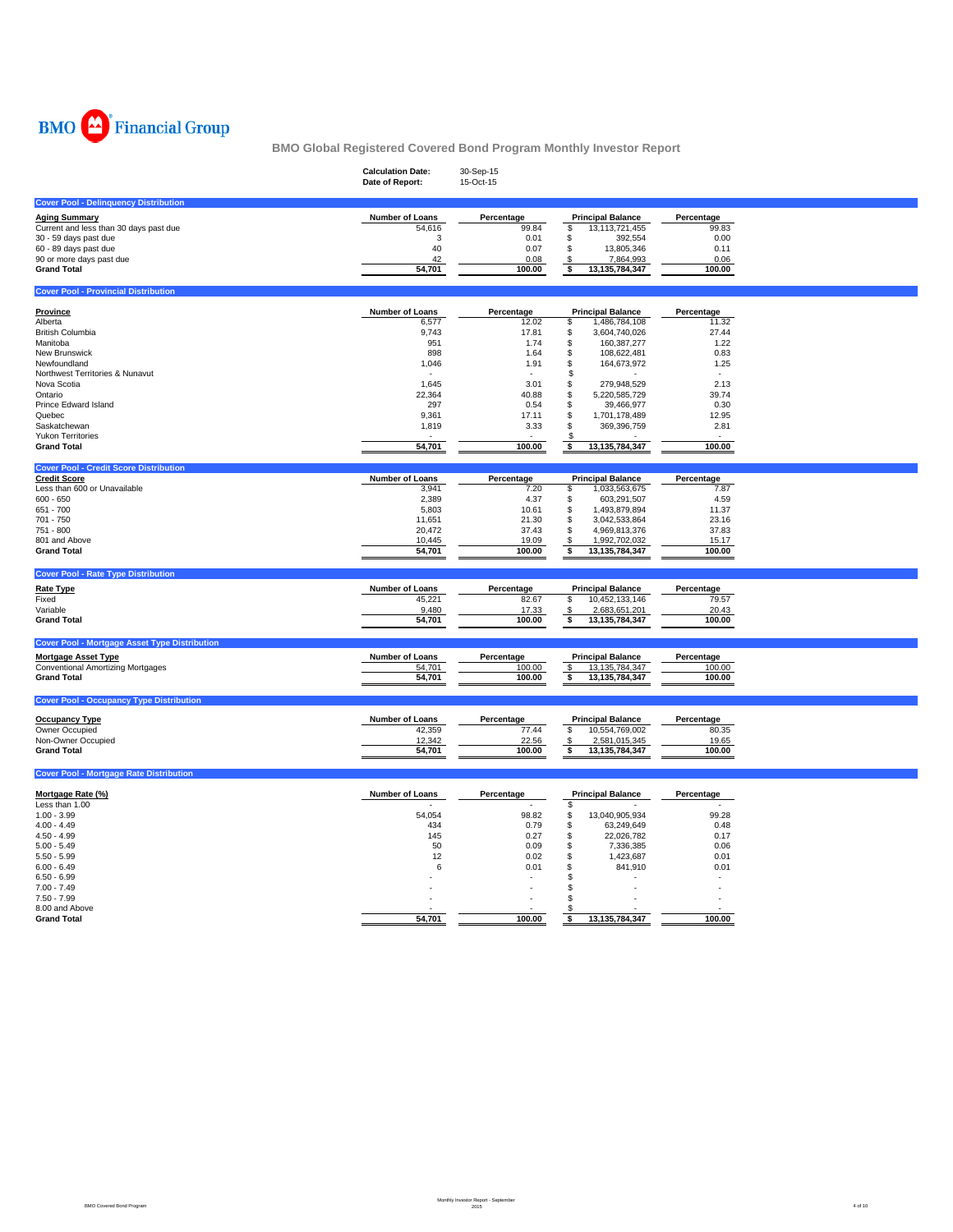

# **Calculation Date:** 30-Sep-15 **Date of Report:** 15-Oct-15

| Cover Pool - Indexed LTV Distribution (1) |                        |                          |                          |            |
|-------------------------------------------|------------------------|--------------------------|--------------------------|------------|
| Indexed LTV (%)                           | <b>Number of Loans</b> | Percentage               | <b>Principal Balance</b> | Percentage |
| 20.00 and Below                           | 5,204                  | 9.51                     | 394,113,139              | 3.00       |
| $20.01 - 25.00$                           | 2.417                  | 4.42                     | \$<br>311,108,334        | 2.37       |
| 25.01 - 30.00                             | 2,840                  | 5.19                     | \$<br>452.679.978        | 3.45       |
| $30.01 - 35.00$                           | 2,983                  | 5.45                     | 539.704.830              | 4.11       |
| $35.01 - 40.00$                           | 3,139                  | 5.74                     | 690,796,373              | 5.26       |
| $40.01 - 45.00$                           | 3,892                  | 7.12                     | 995, 162, 136            | 7.58       |
| $45.01 - 50.00$                           | 4,515                  | 8.25                     | \$<br>1.305.163.985      | 9.94       |
| $50.01 - 55.00$                           | 6,390                  | 11.68                    | \$<br>2.091.673.216      | 15.92      |
| $55.01 - 60.00$                           | 7.490                  | 13.69                    | \$<br>2.328.790.946      | 17.73      |
| $60.01 - 65.00$                           | 8,195                  | 14.98                    | \$<br>2,004,555,854      | 15.26      |
| 65.01 - 70.00                             | 3,980                  | 7.28                     | \$<br>1,023,672,893      | 7.79       |
| 70.01 - 75.00                             | 2,924                  | 5.35                     | 784.585.087              | 5.97       |
| 75.01 - 80.00                             | 732                    | 1.34                     | 213,777,578              | 1.63       |
| 80.01 and Above                           |                        | $\overline{\phantom{a}}$ |                          |            |
| <b>Grand Total</b>                        | 54,701                 | 100.00                   | 13.135.784.347           | 100.00     |
|                                           |                        |                          |                          |            |

<sup>(1)</sup> Value as determined by adjusting, not less than quarterly, the Original Market Value utilizing the Indexation Methodology (see Appendix for details) for subsequent price developments.

| <b>Cover Pool - Remaining Term Distribution</b> |                        |            |                          |                |            |
|-------------------------------------------------|------------------------|------------|--------------------------|----------------|------------|
| <b>Months to Maturity</b>                       | <b>Number of Loans</b> | Percentage | <b>Principal Balance</b> |                | Percentage |
| Less than 12                                    | 10.670                 | 19.51      | ъ                        | 2.773.027.054  | 21.11      |
| $12 - 17$                                       | 9,601                  | 17.55      | ъ                        | 2.611.740.815  | 19.88      |
| $18 - 24$                                       | 14.026                 | 25.64      |                          | 2.931.925.249  | 22.32      |
| $25 - 30$                                       | 8.447                  | 15.44      |                          | 1.761.729.961  | 13.41      |
| $31 - 36$                                       | 2.533                  | 4.63       | ж                        | 672.052.335    | 5.12       |
| $37 - 42$                                       | 1.690                  | 3.09       |                          | 468.415.856    | 3.57       |
| $43 - 48$                                       | 2.953                  | 5.40       | æ                        | 787.265.632    | 5.99       |
| $49 - 54$                                       | 4,481                  | 8.19       |                          | 1.058.773.894  | 8.06       |
| $55 - 60$                                       | 179                    | 0.33       |                          | 41.156.311     | 0.31       |
| $61 - 63$                                       | 6                      | 0.01       |                          | 890.722        | 0.01       |
| 72 and Above                                    | 115                    | 0.21       |                          | 28.806.517     | 0.22       |
| <b>Grand Total</b>                              | 54.701                 | 100.00     |                          | 13,135,784,347 | 100.00     |

| <b>Cover Pool - Remaining Principal Balance Distribution</b> |                        |            |                          |            |
|--------------------------------------------------------------|------------------------|------------|--------------------------|------------|
| <b>Remaining Principal Balance (C\$)</b>                     | <b>Number of Loans</b> | Percentage | <b>Principal Balance</b> | Percentage |
| 99,999 and Below                                             | 10.859                 | 19.85      | 694.472.667              | 5.29       |
| 100.000 - 199.999                                            | 18.542                 | 33.90      | 2.781.662.293            | 21.18      |
| 200.000 - 299.999                                            | 12,820                 | 23.44      | 3,139,405,205            | 23.90      |
| 300.000 - 399.999                                            | 5.827                  | 10.65      | 2.001.480.858            | 15.24      |
| 400.000 - 499.999                                            | 2.703                  | 4.94       | 1,203,608,759            | 9.16       |
| 500.000 - 599.999                                            | 1,370                  | 2.50       | 747.441.727              | 5.69       |
| 600.000 - 699.999                                            | 743                    | 1.36       | 480.191.752              | 3.66       |
| 700.000 - 799.999                                            | 386                    | 0.71       | 287.880.291              | 2.19       |
| 800.000 - 899.999                                            | 305                    | 0.56       | 259,892,796              | 1.98       |
| 900.000 - 999.999                                            | 219                    | 0.40       | 207.716.925              | 1.58       |
| 1.000.000 - 1.499.999                                        | 618                    | 1.13       | 757.578.623              | 5.77       |
| 1.500.000 - 2.000.000                                        | 241                    | 0.44       | 416.162.026              | 3.17       |
| 2.000.000 - 3.000.000                                        | 68                     | 0.12       | 158.290.425              | 1.21       |
| 3,000,000 and Above                                          |                        |            |                          |            |
|                                                              | 54,701                 | 100.00     | 13,135,784,347           | 100.00     |
|                                                              |                        |            |                          |            |

| <b>Cover Pool - Property Type Distribution</b> |                 |            |                          |            |
|------------------------------------------------|-----------------|------------|--------------------------|------------|
| <b>Property Type</b>                           | Number of Loans | Percentage | <b>Principal Balance</b> | Percentage |
| Condominium                                    | 11.353          | 20.75      | 2.135.144.859            | 16.25      |
| Multi-Residential                              | 2.796           | 5.11       | 653.357.158              | 4.97       |
| Single Family                                  | 36.518          | 66.76      | 9.464.782.573            | 72.05      |
| Townhouse                                      | 4,034           | 7.37       | 882.499.757              | 6.72       |
| <b>Grand Total</b>                             | 54,701          | 100.00     | 13.135.784.347           | 100.00     |

*Note: Percentages and totals in the above tables may not add exactly due to rounding.*

| Cover Pool - Indexed LTV and Delinquency Distribution by Province (1) |  |  |  |  |
|-----------------------------------------------------------------------|--|--|--|--|
|-----------------------------------------------------------------------|--|--|--|--|

|          |                 |                                                     |               |                           |                          |                           | <b>Aging Summary</b> |                             |                          |               |  |
|----------|-----------------|-----------------------------------------------------|---------------|---------------------------|--------------------------|---------------------------|----------------------|-----------------------------|--------------------------|---------------|--|
| Province | Indexed LTV (%) | <b>Current and</b><br>less than 30<br>days past due |               | 30 to 59<br>days past due |                          | 60 to 89<br>days past due |                      | 90 or more<br>days past due |                          | Total         |  |
| Alberta  | 20.00 and Below |                                                     | 38.463.843    |                           |                          |                           |                      |                             | 22.545                   | 38,486,389    |  |
|          | $20.01 - 25$    |                                                     | 28.288.588    |                           |                          |                           |                      |                             |                          | 28,288,588    |  |
|          | $25.01 - 30$    |                                                     | 41.709.911    |                           | $\overline{\phantom{a}}$ |                           | 578.085              |                             |                          | 42.287.996    |  |
|          | $30.01 - 35$    |                                                     | 61,676,212    |                           | $\overline{\phantom{a}}$ |                           |                      |                             | 87,117                   | 61,763,329    |  |
|          | $35.01 - 40$    |                                                     | 58,608,109    |                           | $\overline{\phantom{a}}$ |                           |                      |                             |                          | 58,608,109    |  |
|          | $40.01 - 45$    |                                                     | 82.145.250    |                           | $\overline{\phantom{a}}$ |                           | 663.714              |                             | ۰.                       | 82,808,963    |  |
|          | $45.01 - 50$    |                                                     | 112.827.404   |                           | $\overline{\phantom{a}}$ |                           |                      |                             |                          | 112,827,404   |  |
|          | $50.01 - 55$    |                                                     | 160.878.662   |                           | $\overline{\phantom{a}}$ |                           |                      |                             | $\overline{\phantom{a}}$ | 160.878.662   |  |
|          | $55.01 - 60$    |                                                     | 228,311,381   |                           | $\overline{\phantom{a}}$ |                           | 827.796              |                             |                          | 229,139,177   |  |
|          | $60.01 - 65$    |                                                     | 337,300,981   |                           | $\overline{\phantom{a}}$ |                           | 376.645              |                             | 354.581                  | 338,032,207   |  |
|          | $65.01 - 70$    |                                                     | 172.578.941   |                           | $\overline{\phantom{a}}$ |                           | 196.428              |                             |                          | 172,775,369   |  |
|          | $70.01 - 75$    |                                                     | 100.666.272   |                           |                          |                           |                      |                             |                          | 100.666.272   |  |
|          | 75.01 - 80      |                                                     | 60,221,642    |                           |                          |                           |                      |                             |                          | 60,221,642    |  |
|          | 80.01 and Above |                                                     |               |                           |                          |                           |                      |                             |                          |               |  |
|          |                 |                                                     | 1,483,677,196 |                           |                          |                           | 2,642,668            |                             | 464.243                  | 1,486,784,108 |  |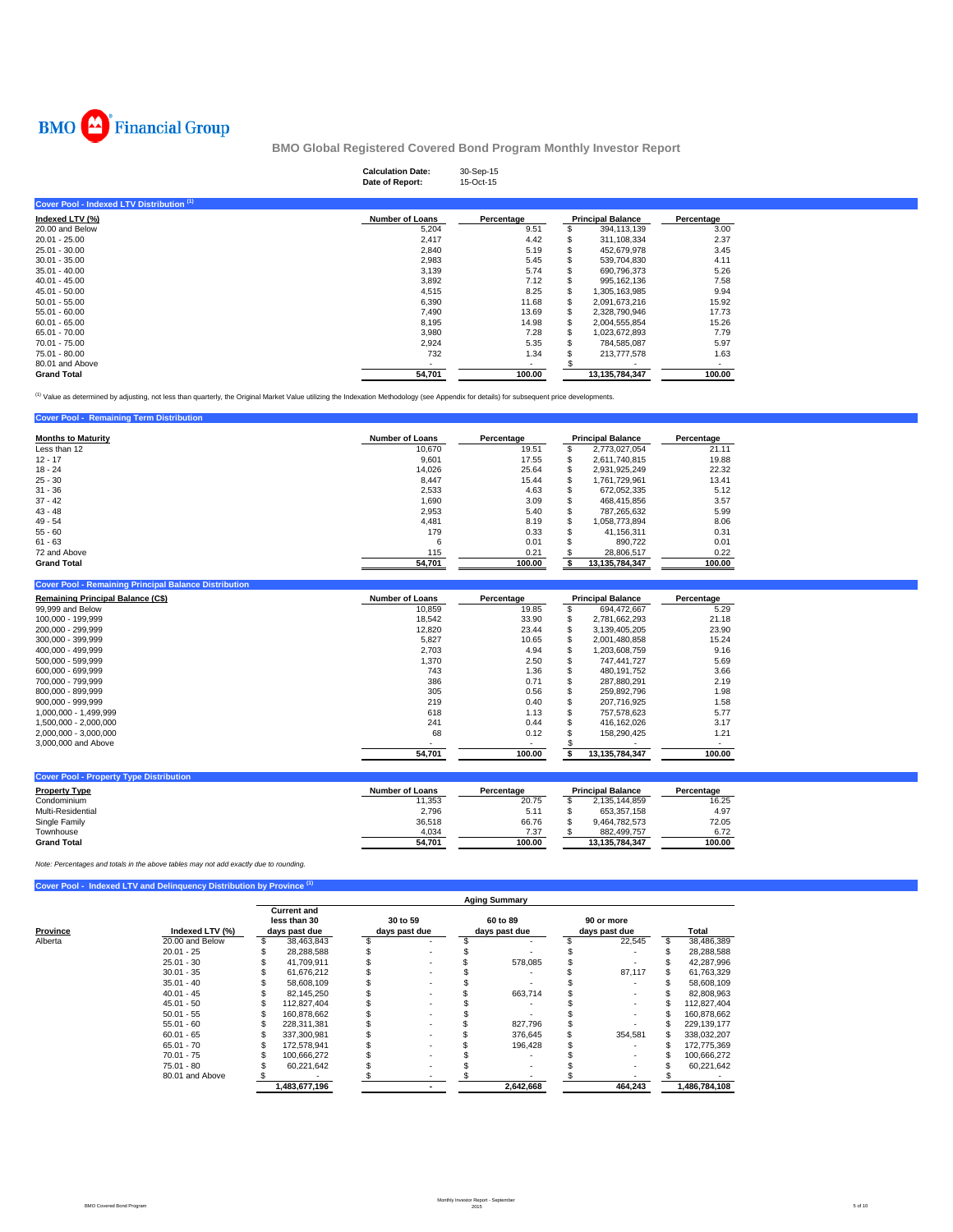

**Calculation Date:** 30-Sep-15 **Date of Report:** 15-Oct-15

|                                            |                                    |                                    |                           | <b>Aging Summary</b>      |                               |                            |
|--------------------------------------------|------------------------------------|------------------------------------|---------------------------|---------------------------|-------------------------------|----------------------------|
|                                            |                                    | <b>Current and</b><br>less than 30 | 30 to 59                  | 60 to 89                  | 90 or more                    |                            |
| <b>Province</b><br><b>British Columbia</b> | Indexed LTV (%)<br>20.00 and Below | days past due<br>\$<br>129,263,282 | days past due<br>\$       | days past due<br>\$       | days past due<br>\$<br>77,829 | Total<br>\$<br>129,341,111 |
|                                            | $20.01 - 25$                       | \$<br>105,660,905                  | \$                        | \$<br>207,876             | \$<br>797,836                 | \$<br>106,666,617          |
|                                            | $25.01 - 30$                       | \$<br>147,947,211                  | \$                        | \$                        | \$                            | \$<br>147,947,211          |
|                                            | $30.01 - 35$                       | \$<br>173,363,637                  | \$                        | \$                        | \$                            | \$<br>173,363,637          |
|                                            | $35.01 - 40$                       | \$<br>240,655,916                  | \$                        | \$                        | \$<br>128,730                 | \$<br>240,784,646          |
|                                            | $40.01 - 45$                       | \$<br>387,664,418                  | \$                        | \$                        | \$<br>356,735                 | \$<br>388,021,153          |
|                                            | $45.01 - 50$                       | \$<br>492,182,492                  | \$                        | \$<br>1,230,850           | \$                            | \$<br>493,413,342          |
|                                            | $50.01 - 55$                       | \$<br>791,494,105                  | \$                        | \$                        | \$                            | \$<br>791,494,105          |
|                                            | $55.01 - 60$                       | \$<br>729,278,462                  | \$<br>177,348             | \$<br>1,872,874           | \$                            | \$<br>731,328,683          |
|                                            | $60.01 - 65$                       | \$<br>236,640,237                  | \$                        | \$<br>388,245             | \$<br>195,538                 | \$<br>237,224,019          |
|                                            | $65.01 - 70$                       | \$<br>108,382,758                  | \$                        | \$<br>207,907             | \$                            | \$<br>108,590,664          |
|                                            | $70.01 - 75$                       | \$<br>54,255,494                   | \$                        | \$                        | \$                            | \$<br>54,255,494           |
|                                            | 75.01 - 80                         | \$<br>2,309,345                    | \$                        | \$                        | \$                            | \$<br>2,309,345            |
|                                            | 80.01 and Above                    | \$                                 | \$                        | \$                        | \$                            | \$                         |
|                                            |                                    | 3,599,098,259                      | 177,348                   | 3,907,752                 | 1,556,668                     | 3,604,740,026              |
|                                            |                                    | <b>Current and</b>                 |                           | Aging Summary             |                               |                            |
| <b>Province</b>                            | Indexed LTV (%)                    | less than 30<br>days past due      | 30 to 59<br>days past due | 60 to 89<br>days past due | 90 or more<br>days past due   | Total                      |
| Manitoba                                   | 20.00 and Below                    | \$<br>3,587,699                    | \$                        | \$                        | \$                            | \$<br>3,587,699            |
|                                            | $20.01 - 25$                       | \$<br>2,556,655                    | \$                        | \$                        | \$                            | \$<br>2,556,655            |
|                                            | $25.01 - 30$                       | \$<br>3,650,857                    | \$                        | \$                        | \$                            | \$<br>3,650,857            |
|                                            | $30.01 - 35$                       | \$<br>5,093,442                    | \$                        | \$                        | \$                            | \$<br>5,093,442            |
|                                            | $35.01 - 40$                       | \$<br>4,748,135                    | \$                        | \$                        | \$                            | \$<br>4,748,135            |
|                                            | $40.01 - 45$                       | \$<br>7,008,061                    | \$                        | \$                        | \$                            | \$<br>7,008,061            |
|                                            | $45.01 - 50$                       | \$<br>9,774,521                    | \$                        | \$                        | \$                            | \$<br>9,774,521            |
|                                            | $50.01 - 55$                       | \$<br>13,356,781                   | \$                        | \$                        | \$                            | \$<br>13,356,781           |
|                                            | $55.01 - 60$                       | \$<br>24,799,080                   | \$                        | \$                        | \$                            | \$<br>24,799,080           |
|                                            | $60.01 - 65$                       | \$<br>47,516,223                   | \$                        | \$                        | \$                            | \$<br>47,516,223           |
|                                            | $65.01 - 70$                       | \$<br>17,197,291                   | \$                        | \$                        | \$                            | \$<br>17,197,291           |
|                                            | $70.01 - 75$                       | \$<br>15,920,338                   | \$                        | \$<br>175,566             | \$                            | \$<br>16,095,905           |
|                                            | 75.01 - 80                         | \$<br>5,002,627                    | \$                        | \$                        | \$                            | \$<br>5,002,627            |
|                                            | 80.01 and Above                    | \$                                 | \$                        | \$                        | \$                            | \$                         |
|                                            |                                    | 160,211,711                        |                           | 175,566                   |                               | 160,387,277                |
|                                            |                                    | <b>Current and</b>                 |                           | <b>Aging Summary</b>      |                               |                            |
|                                            |                                    | less than 30                       | 30 to 59<br>days past due | 60 to 89                  | 90 or more                    | Total                      |
| <b>Province</b><br>New Brunswick           | Indexed LTV (%)<br>20.00 and Below | days past due<br>\$<br>3,259,787   | \$                        | days past due<br>\$       | days past due<br>\$           | \$<br>3,259,787            |
|                                            | $20.01 - 25$                       | \$<br>2,035,413                    | \$                        | \$                        | \$                            | \$<br>2,035,413            |
|                                            | $25.01 - 30$                       | \$<br>3,584,116                    | \$                        | \$                        | \$                            | \$<br>3,584,116            |
|                                            | $30.01 - 35$                       | \$<br>4,058,698                    | \$                        | \$                        | \$<br>48,614                  | \$<br>4,107,312            |
|                                            | $35.01 - 40$                       | \$<br>4,234,165                    | \$                        | \$<br>40,503              | \$                            | \$<br>4,274,667            |
|                                            | $40.01 - 45$                       | \$<br>6,160,025                    | \$                        | \$                        | \$                            | \$<br>6,160,025            |
|                                            | $45.01 - 50$                       | \$<br>7,725,679                    | \$                        | \$                        | \$                            | \$<br>7,725,679            |
|                                            | $50.01 - 55$                       | \$<br>9,698,490                    | \$                        | \$                        | \$                            | \$<br>9,698,490            |
|                                            | $55.01 - 60$                       | \$<br>18,459,097                   | \$                        | \$<br>172,268             | \$                            | \$<br>18,631,365           |
|                                            | $60.01 - 65$                       | \$<br>32,184,919                   | \$                        | \$                        | \$<br>73,059                  | \$<br>32,257,978           |
|                                            | $65.01 - 70$                       | \$<br>11,858,490                   | \$                        | \$                        | \$<br>149,441                 | \$<br>12,007,930           |
|                                            | $70.01 - 75$                       | \$<br>4,781,259                    | \$                        | \$                        | \$                            | \$<br>4,781,259            |
|                                            | $75.01 - 80$                       | \$<br>98,460                       | \$                        | \$                        | \$                            | \$<br>98,460               |
|                                            | 80.01 and Above                    | \$.<br>108,138,596                 | \$                        | \$<br>212,770             | \$<br>271,114                 | \$<br>108,622,481          |
|                                            |                                    |                                    |                           | <b>Aging Summary</b>      |                               |                            |
|                                            |                                    | <b>Current and</b>                 | 30 to 59                  |                           |                               |                            |
|                                            | Indexed LTV (%)                    | less than 30<br>days past due      | days past due             | 60 to 89<br>days past due | 90 or more<br>days past due   | <b>Total</b>               |
| <b>Province</b><br>Newfoundland            | 20.00 and Below                    | \$<br>2,573,980                    | \$                        | \$                        | \$                            | \$<br>2,573,980            |
|                                            | 20.01 - 25                         | \$<br>2,614,558                    | \$                        | \$                        | S                             | \$<br>2,614,558            |
|                                            | $25.01 - 30$                       | \$<br>3,337,742                    | \$                        | \$                        | \$                            | \$<br>3,337,742            |
|                                            |                                    | \$<br>4,907,397                    | \$                        | \$                        | \$                            | \$<br>4,907,397            |
|                                            |                                    |                                    |                           |                           |                               |                            |
|                                            | $30.01 - 35$                       |                                    |                           |                           |                               |                            |
|                                            | $35.01 - 40$                       | \$<br>5,063,191                    | \$                        | \$                        | \$                            | \$<br>5,063,191            |
|                                            | $40.01 - 45$                       | \$<br>4,838,020                    | \$                        | \$                        | \$                            | \$<br>4,838,020            |
|                                            | $45.01 - 50$                       | \$<br>10,311,652                   | \$                        | \$                        | \$                            | \$<br>10,311,652           |
|                                            | $50.01 - 55$                       | \$<br>12,431,718                   | \$                        | \$                        | \$                            | \$<br>12,431,718           |
|                                            | $55.01 - 60$                       | \$<br>18,922,572                   | \$                        | \$                        | \$                            | \$<br>18,922,572           |
|                                            | $60.01 - 65$                       | \$<br>59,101,798                   | \$                        | \$                        | \$                            | 59,101,798<br>\$           |
|                                            | $65.01 - 70$                       | \$<br>27,800,446                   | \$                        | \$                        | \$<br>558,040                 | \$<br>28,358,486           |
|                                            | $70.01 - 75$                       | \$<br>11,554,133                   | \$                        | \$                        | \$                            | 11,554,133<br>\$           |
|                                            | $75.01 - 80$<br>80.01 and Above    | \$<br>658,725<br>\$                | \$<br>\$                  | \$<br>\$                  | \$<br>\$                      | 658,725<br>\$<br>\$        |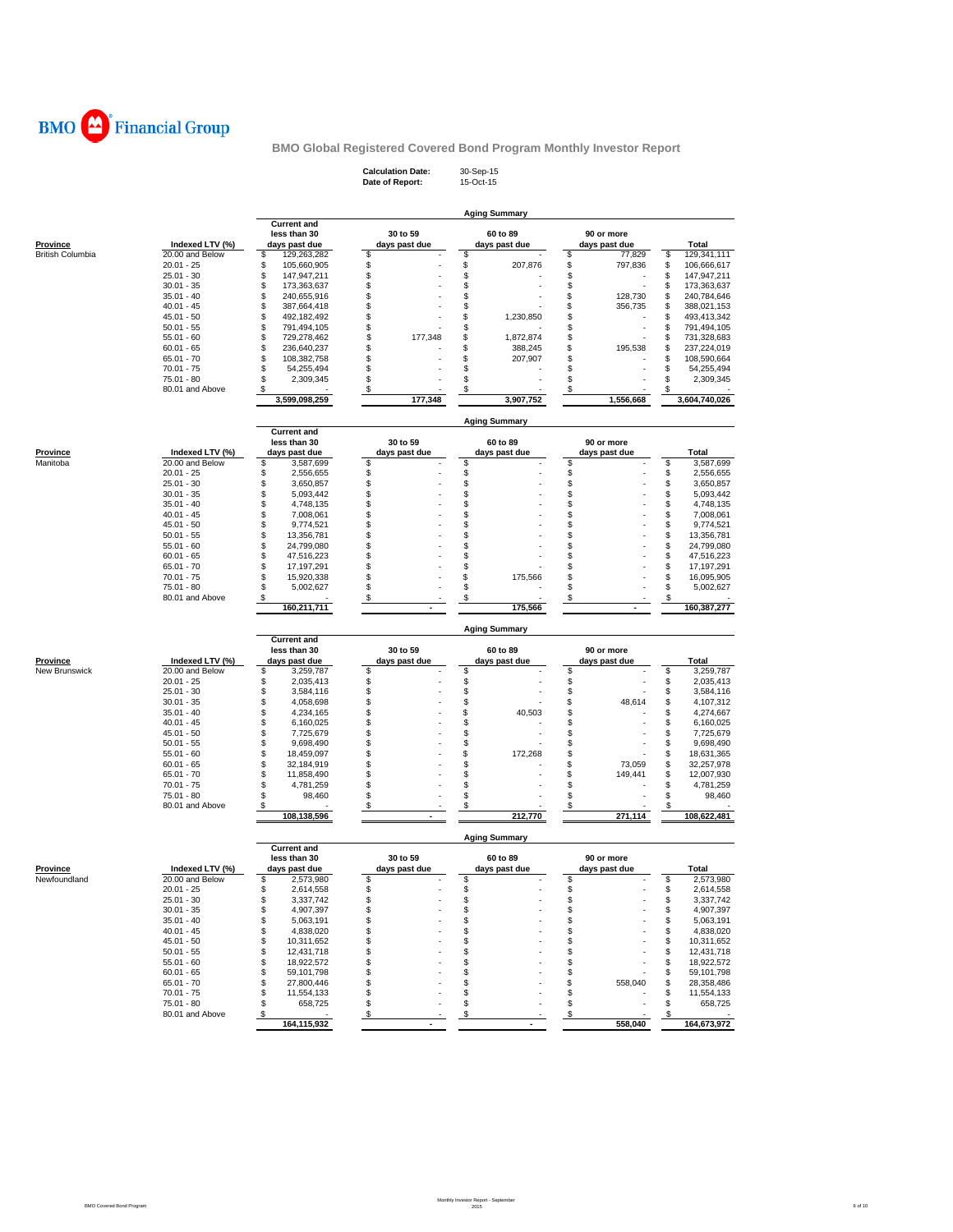

|                       |                                 |                                        | <b>Calculation Date:</b><br>Date of Report: | 30-Sep-15<br>15-Oct-15    |                               |                                        |
|-----------------------|---------------------------------|----------------------------------------|---------------------------------------------|---------------------------|-------------------------------|----------------------------------------|
|                       |                                 |                                        |                                             | <b>Aging Summary</b>      |                               |                                        |
|                       |                                 | <b>Current and</b>                     |                                             |                           |                               |                                        |
| Province              | Indexed LTV (%)                 | less than 30<br>days past due          | 30 to 59<br>days past due                   | 60 to 89<br>days past due | 90 or more<br>days past due   | Total                                  |
| Northwest Territories | 20.00 and Below                 | \$                                     | \$                                          | \$                        | \$                            | \$                                     |
|                       | $20.01 - 25$<br>$25.01 - 30$    | \$<br>\$                               | \$<br>\$                                    | \$<br>\$                  | \$<br>\$                      | \$<br>\$                               |
|                       | $30.01 - 35$                    | S                                      | \$                                          | \$                        | \$                            | \$                                     |
|                       | $35.01 - 40$                    | \$                                     | \$                                          | \$                        | \$                            | \$                                     |
|                       | $40.01 - 45$                    | \$                                     | \$                                          | \$                        | \$                            | \$                                     |
|                       | $45.01 - 50$<br>$50.01 - 55$    | \$<br>\$                               | \$<br>\$                                    | \$<br>\$                  | \$<br>\$                      | \$<br>\$                               |
|                       | $55.01 - 60$                    | S                                      | \$                                          | \$                        | \$                            | \$                                     |
|                       | $60.01 - 65$                    | \$                                     | \$                                          | \$                        | \$                            | \$                                     |
|                       | $65.01 - 70$                    | S                                      | \$                                          | \$                        | \$                            | \$                                     |
|                       | $70.01 - 75$<br>$75.01 - 80$    | \$<br>\$                               | \$<br>\$                                    | \$<br>\$                  | \$<br>\$                      | \$<br>\$                               |
|                       | 80.01 and Above                 | \$                                     | \$                                          | \$                        | \$                            | \$                                     |
|                       |                                 | \$                                     | \$<br>$\blacksquare$                        | \$                        | \$                            | \$                                     |
|                       |                                 |                                        |                                             |                           |                               |                                        |
|                       |                                 | <b>Current and</b>                     |                                             | <b>Aging Summary</b>      |                               |                                        |
|                       |                                 | less than 30                           | 30 to 59                                    | 60 to 89                  | 90 or more                    |                                        |
| Province              | Indexed LTV (%)                 | days past due                          | days past due                               | days past due             | days past due                 | Total                                  |
| Nova Scotia           | 20.00 and Below<br>$20.01 - 25$ | 3,963,561<br>\$<br>\$<br>2,943,597     | \$<br>\$                                    | \$<br>\$                  | \$<br>\$                      | \$<br>3,963,561<br>\$<br>2,943,597     |
|                       | $25.01 - 30$                    | \$<br>8,205,248                        | \$                                          | \$                        | \$                            | \$<br>8,205,248                        |
|                       | $30.01 - 35$                    | \$<br>6,618,616                        | \$                                          | \$                        | \$                            | \$<br>6,618,616                        |
|                       | $35.01 - 40$                    | \$<br>7,745,480                        | \$                                          | \$                        | \$                            | \$<br>7,745,480                        |
|                       | $40.01 - 45$<br>$45.01 - 50$    | \$<br>10,360,987<br>\$                 | \$<br>\$                                    | \$<br>\$                  | \$<br>\$                      | \$<br>10,360,987<br>\$                 |
|                       | $50.01 - 55$                    | 15,835,725<br>\$<br>20,376,423         | \$                                          | \$                        | \$                            | 15,835,725<br>\$<br>20,376,423         |
|                       | $55.01 - 60$                    | \$<br>31,094,605                       | \$                                          | \$                        | \$                            | \$<br>31,094,605                       |
|                       | $60.01 - 65$                    | \$<br>61,515,455                       | \$                                          | \$                        | \$                            | \$<br>61,515,455                       |
|                       | $65.01 - 70$                    | \$<br>52,351,714                       | \$                                          | \$                        | \$                            | \$<br>52,351,714                       |
|                       | $70.01 - 75$<br>$75.01 - 80$    | \$<br>43,982,047<br>\$<br>14,955,073   | \$<br>\$                                    | \$<br>\$                  | \$<br>\$                      | \$<br>43,982,047<br>\$<br>14,955,073   |
|                       | 80.01 and Above                 | \$                                     | \$                                          | \$                        | \$                            | \$                                     |
|                       |                                 | 279,948,529                            |                                             |                           |                               | 279,948,529                            |
|                       |                                 |                                        |                                             | <b>Aging Summary</b>      |                               |                                        |
|                       |                                 | <b>Current and</b>                     |                                             |                           |                               |                                        |
| <b>Province</b>       | Indexed LTV (%)                 | less than 30<br>days past due          | 30 to 59<br>days past due                   | 60 to 89<br>days past due | 90 or more<br>days past due   | Total                                  |
| Nunavut               | 20.00 and Below                 | \$                                     | \$                                          | \$                        | \$                            | \$                                     |
|                       | $20.01 - 25$                    | \$                                     | \$                                          | \$                        | \$                            | \$                                     |
|                       | $25.01 - 30$                    | \$                                     | \$                                          | \$                        | \$                            | \$                                     |
|                       | $30.01 - 35$<br>$35.01 - 40$    | \$<br>\$                               | \$<br>\$                                    | \$<br>\$                  | \$<br>\$                      | \$<br>\$                               |
|                       | $40.01 - 45$                    | \$                                     | \$                                          | \$                        | \$                            | \$                                     |
|                       | $45.01 - 50$                    | \$                                     | \$                                          | \$                        | \$                            | \$                                     |
|                       | $50.01 - 55$                    | S                                      | \$                                          | \$                        | \$                            | \$                                     |
|                       | $55.01 - 60$                    | \$<br>\$                               | \$                                          | \$<br>\$                  | \$<br>\$                      | \$                                     |
|                       | $60.01 - 65$<br>$65.01 - 70$    | \$                                     | \$<br>\$                                    | \$                        | \$                            | \$<br>\$                               |
|                       | $70.01 - 75$                    | \$                                     | \$                                          | \$                        | \$                            | \$                                     |
|                       | 75.01 - 80                      | \$                                     | \$                                          | \$                        | \$                            | \$                                     |
|                       | 80.01 and Above                 | \$<br>\$                               | \$<br>\$                                    | \$<br>\$                  | \$<br>\$                      | \$<br>\$                               |
|                       |                                 |                                        |                                             |                           |                               |                                        |
|                       |                                 | <b>Current and</b>                     |                                             | <b>Aging Summary</b>      |                               |                                        |
|                       |                                 | less than 30                           | 30 to 59                                    | 60 to 89                  | 90 or more                    |                                        |
| <b>Province</b>       | Indexed LTV (%)                 | days past due                          | days past due                               | days past due             | days past due                 | Total                                  |
| Ontario               | 20.00 and Below                 | \$<br>169,425,456                      | 2                                           | \$<br>127,541             | \$                            | s<br>169,552,997                       |
|                       | $20.01 - 25$<br>$25.01 - 30$    | \$<br>131,532,471<br>\$<br>202,337,120 | \$<br>\$                                    | \$<br>\$<br>125,973       | \$<br>\$                      | \$<br>131,532,471<br>\$<br>202,463,092 |
|                       | $30.01 - 35$                    | \$<br>226,582,363                      | \$                                          | \$                        | \$<br>109,165                 | 226,691,527<br>\$                      |
|                       | $35.01 - 40$                    | \$<br>302,448,183                      | \$<br>105,377                               | \$<br>189,663             | \$<br>354,069                 | 303,097,292<br>\$                      |
|                       | $40.01 - 45$                    | \$<br>399,308,862                      | \$                                          | \$<br>686,628             | \$<br>51,291                  | \$<br>400,046,780                      |
|                       | $45.01 - 50$                    | \$<br>529,781,949                      | \$                                          | \$                        | \$                            | \$<br>529,781,949                      |
|                       | $50.01 - 55$<br>$55.01 - 60$    | \$<br>873,830,076<br>\$<br>999,267,313 | \$<br>\$                                    | \$<br>1,045,060<br>\$     | \$<br>92,278<br>\$<br>196,129 | 874,967,414<br>\$<br>\$<br>999,463,441 |
|                       | $60.01 - 65$                    | \$<br>776,378,957                      | \$                                          | \$<br>641,652             | \$<br>596,407                 | 777,617,015<br>\$                      |
|                       | $65.01 - 70$                    | \$<br>374,030,341                      | \$                                          | \$<br>514,296             | \$<br>242,777                 | \$<br>374,787,414                      |
|                       | $70.01 - 75$                    | \$<br>209,785,409                      | \$                                          | \$                        | \$                            | 209,785,409<br>\$                      |
|                       | 75.01 - 80<br>80.01 and Above   | \$<br>20,798,927<br>\$                 | \$<br>\$                                    | \$<br>\$                  | \$<br>\$                      | \$<br>20,798,927<br>\$                 |
|                       |                                 | 5,215,507,425                          | 105,377                                     | 3,330,812                 | 1,642,115                     | 5,220,585,729                          |

Monthly Investor Report - September 2015 7 of 10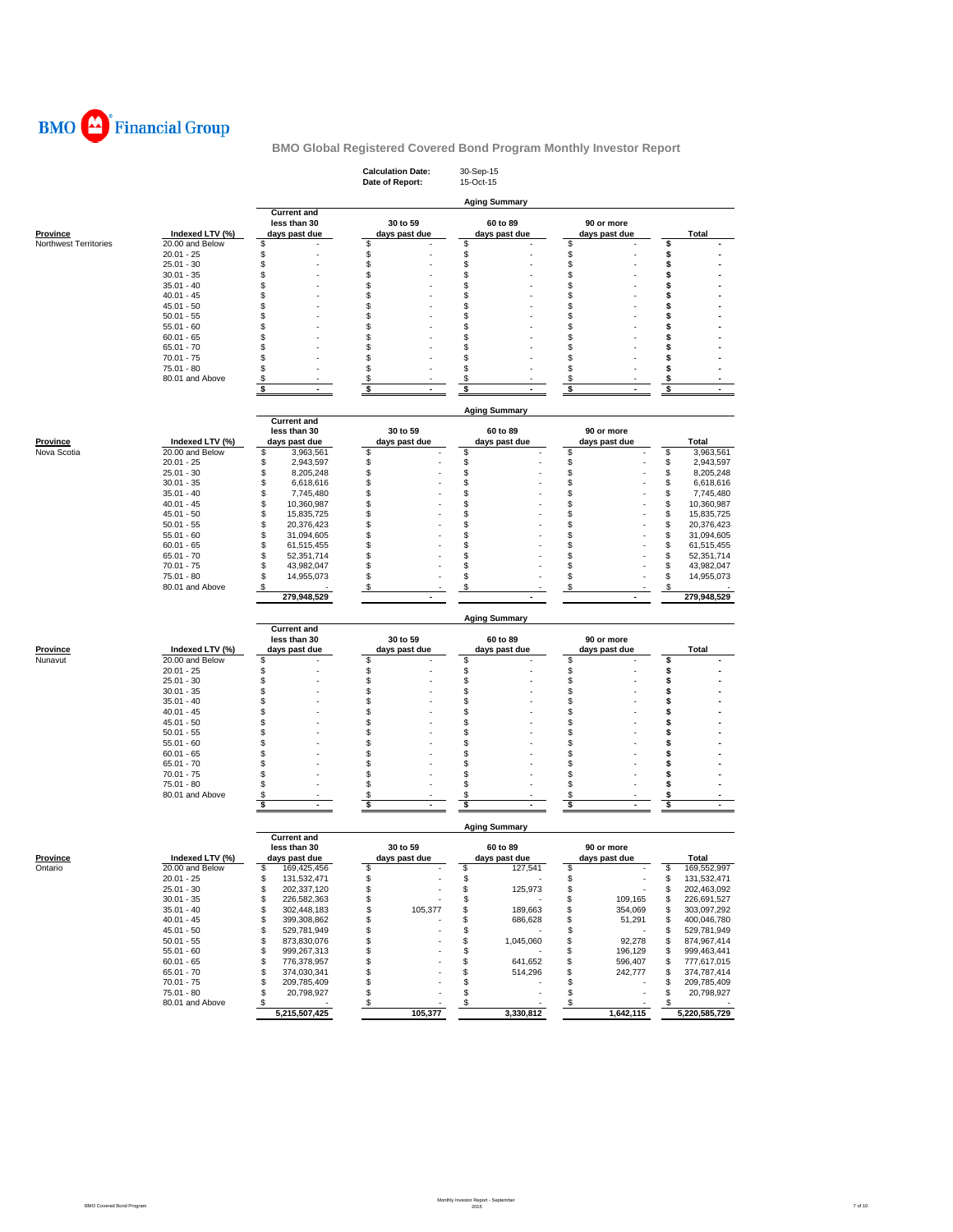

|                      |                                 |                                                     | <b>Calculation Date:</b><br>Date of Report: | 30-Sep-15<br>15-Oct-15    |                             |                                      |
|----------------------|---------------------------------|-----------------------------------------------------|---------------------------------------------|---------------------------|-----------------------------|--------------------------------------|
|                      |                                 |                                                     |                                             | <b>Aging Summary</b>      |                             |                                      |
| <b>Province</b>      | Indexed LTV (%)                 | <b>Current and</b><br>less than 30<br>days past due | 30 to 59<br>days past due                   | 60 to 89<br>days past due | 90 or more<br>days past due | <b>Total</b>                         |
| Prince Edward Island | 20.00 and Below<br>$20.01 - 25$ | \$<br>676,952<br>\$<br>354,859                      | \$<br>\$                                    | \$<br>\$                  | \$<br>\$                    | \$<br>676,952<br>\$<br>354,859       |
|                      | $25.01 - 30$                    | \$<br>956,643                                       | \$                                          | \$                        | \$                          | \$<br>956,643                        |
|                      | $30.01 - 35$                    | \$<br>1,401,595                                     | \$                                          | \$                        | \$                          | \$<br>1,401,595                      |
|                      | $35.01 - 40$                    | \$<br>1,525,510                                     | \$                                          | \$                        | \$                          | \$<br>1,525,510                      |
|                      | 40.01 - 45                      | \$<br>1,808,758                                     | \$                                          | \$                        | \$                          | \$<br>1,808,758                      |
|                      | $45.01 - 50$                    | \$<br>2,081,817                                     | \$                                          | \$                        | \$                          | \$<br>2,081,817                      |
|                      | $50.01 - 55$<br>$55.01 - 60$    | \$<br>4,451,725<br>\$<br>8,326,664                  | \$<br>\$                                    | \$<br>\$                  | \$<br>\$                    | \$<br>4,451,725<br>8,326,664<br>\$   |
|                      | $60.01 - 65$                    | \$<br>12,003,403                                    | \$                                          | \$                        | \$                          | \$<br>12,003,403                     |
|                      | $65.01 - 70$                    | \$<br>4,465,049                                     | \$                                          | \$                        | \$                          | \$<br>4,465,049                      |
|                      | $70.01 - 75$                    | \$<br>1,414,002                                     | \$                                          | \$                        | \$                          | \$<br>1,414,002                      |
|                      | 75.01 - 80                      | \$                                                  | \$                                          | \$                        | \$                          | \$                                   |
|                      | 80.01 and Above                 | \$<br>39,466,977                                    | \$                                          | \$                        | \$                          | \$<br>39,466,977                     |
|                      |                                 |                                                     |                                             | <b>Aging Summary</b>      |                             |                                      |
| Province             | Indexed LTV (%)                 | <b>Current and</b><br>less than 30<br>days past due | 30 to 59<br>days past due                   | 60 to 89<br>days past due | 90 or more<br>days past due | <b>Total</b>                         |
| Quebec               | 20.00 and Below                 | \$<br>38,065,750                                    | \$                                          | \$                        | \$<br>103,769               | \$<br>38,169,519                     |
|                      | $20.01 - 25$                    | \$<br>29,788,129                                    | \$                                          | \$<br>81,926              | \$                          | \$<br>29,870,055                     |
|                      | $25.01 - 30$                    | \$<br>36,004,278                                    | \$                                          | \$                        | \$                          | 36,004,278<br>\$                     |
|                      | $30.01 - 35$                    | \$<br>47,409,162                                    | \$                                          | \$                        | \$                          | \$<br>47,409,162                     |
|                      | $35.01 - 40$                    | \$<br>56,148,739                                    | \$                                          | \$                        | \$                          | \$<br>56,148,739                     |
|                      | $40.01 - 45$                    | \$<br>79,774,116                                    | \$                                          | \$                        | \$<br>264,705               | 79,774,116<br>\$<br>98,407,019       |
|                      | $45.01 - 50$<br>$50.01 - 55$    | \$<br>98,142,314<br>\$<br>118,270,962               | \$<br>\$                                    | \$<br>\$<br>1,018,112     | \$<br>\$                    | \$<br>\$<br>119,289,074              |
|                      | $55.01 - 60$                    | \$<br>176,267,186                                   | \$                                          | \$<br>289,161             | \$<br>157,896               | \$<br>176,714,243                    |
|                      | $60.01 - 65$                    | \$<br>347,791,427                                   | \$                                          | \$<br>1,316,980           | \$<br>883,888               | \$<br>349,992,295                    |
|                      | $65.01 - 70$                    | \$<br>228,433,528                                   | \$<br>109,829                               | \$<br>604,062             | \$<br>715,895               | \$<br>229,863,313                    |
|                      | $70.01 - 75$                    | \$<br>328,793,615                                   | \$                                          | \$                        | \$<br>1,246,659             | \$<br>330,040,274                    |
|                      | 75.01 - 80                      | \$<br>109,496,402                                   | \$                                          | \$                        | \$                          | \$<br>109,496,402                    |
|                      |                                 |                                                     |                                             |                           |                             |                                      |
|                      | 80.01 and Above                 | S<br>1,694,385,608                                  | \$<br>109,829                               | \$<br>3,310,240           | \$<br>3,372,812             | 1,701,178,489                        |
|                      |                                 |                                                     |                                             |                           |                             |                                      |
|                      |                                 | <b>Current and</b>                                  |                                             | <b>Aging Summary</b>      |                             |                                      |
| Province             | Indexed LTV (%)                 | less than 30<br>days past due                       | 30 to 59<br>days past due                   | 60 to 89<br>days past due | 90 or more<br>days past due | Total                                |
| Saskatchewan         | 20.00 and Below                 | \$<br>4,501,144                                     | \$                                          | \$                        | \$<br>1                     | \$<br>4,501,145                      |
|                      | $20.01 - 25$                    | \$<br>4,245,521                                     | \$                                          | \$                        | \$                          | \$<br>4,245,521                      |
|                      | 25.01 - 30                      | \$<br>4,242,794                                     | \$                                          | \$                        | \$                          | \$<br>4,242,794                      |
|                      | $30.01 - 35$                    | \$<br>8,348,813                                     | \$                                          | \$                        | \$                          | \$<br>8,348,813                      |
|                      | $35.01 - 40$                    | \$<br>8,800,602                                     | \$                                          | \$                        | \$                          | \$<br>8,800,602                      |
|                      | $40.01 - 45$<br>45.01 - 50      | \$<br>14,335,273<br>\$<br>25,004,877                | \$<br>\$                                    | \$<br>\$                  | \$<br>\$                    | \$<br>14,335,273<br>\$<br>25,004,877 |
|                      | $50.01 - 55$                    | \$<br>84,503,288                                    | \$                                          | \$<br>225,537             | \$                          | \$<br>84,728,825                     |
|                      | 55.01 - 60                      | \$<br>90,371,116                                    | \$                                          | \$                        | \$                          | \$<br>90,371,116                     |
|                      | $60.01 - 65$                    | \$<br>89,295,460                                    | \$                                          | \$                        | \$                          | \$<br>89,295,460                     |
|                      | $65.01 - 70$                    | \$<br>23,275,663                                    | \$                                          | \$                        | \$                          | \$<br>23,275,663                     |
|                      | $70.01 - 75$<br>75.01 - 80      | \$<br>12,010,292                                    | \$                                          | \$                        | \$<br>\$                    | \$<br>12,010,292<br>\$               |
|                      | 80.01 and Above                 | \$<br>236,378<br>\$                                 | \$<br>\$                                    | \$<br>\$                  | \$                          | 236,378<br>\$                        |
|                      |                                 | 369,171,222                                         |                                             | 225,537                   | 1                           | 369,396,759                          |
|                      |                                 | <b>Current and</b>                                  |                                             | <b>Aging Summary</b>      |                             |                                      |
| <b>Province</b>      | Indexed LTV (%)                 | less than 30<br>days past due                       | 30 to 59<br>days past due                   | 60 to 89<br>days past due | 90 or more<br>days past due | Total                                |
| Yukon Territories    | 20.00 and Below                 | \$                                                  | \$                                          | \$                        | \$                          | \$                                   |
|                      | $20.01 - 25$                    | \$                                                  | \$                                          | \$                        | \$                          | \$                                   |
|                      | $25.01 - 30$                    | \$                                                  | \$                                          | \$                        | \$                          | \$                                   |
|                      | $30.01 - 35$                    | \$                                                  | \$                                          | \$                        | \$                          | S                                    |
|                      | $35.01 - 40$                    | \$                                                  | \$                                          | \$                        | \$                          | s                                    |
|                      | $40.01 - 45$<br>$45.01 - 50$    | s<br>S                                              | \$<br>\$                                    | \$<br>\$                  | \$<br>\$                    | s                                    |
|                      | $50.01 - 55$                    | я                                                   | \$                                          | S                         | \$                          | s                                    |
|                      | $55.01 - 60$                    | S                                                   | \$                                          | \$                        | \$                          | \$                                   |
|                      | $60.01 - 65$                    | s                                                   | \$                                          | \$.                       | \$                          | S                                    |
|                      | $65.01 - 70$                    | s                                                   | \$                                          | \$                        | \$                          | s                                    |
|                      | $70.01 - 75$                    |                                                     | \$                                          | \$.                       | \$                          | S                                    |
|                      | 75.01 - 80<br>80.01 and Above   | s                                                   | \$<br>\$                                    | \$<br>\$                  | \$<br>\$                    | s<br>s                               |

<sup>(1)</sup> Value as determined by adjusting, not less than quarterly, the Original Market Value utilizing the Indexation Methodology (see Appendix for details) for subsequent price developments.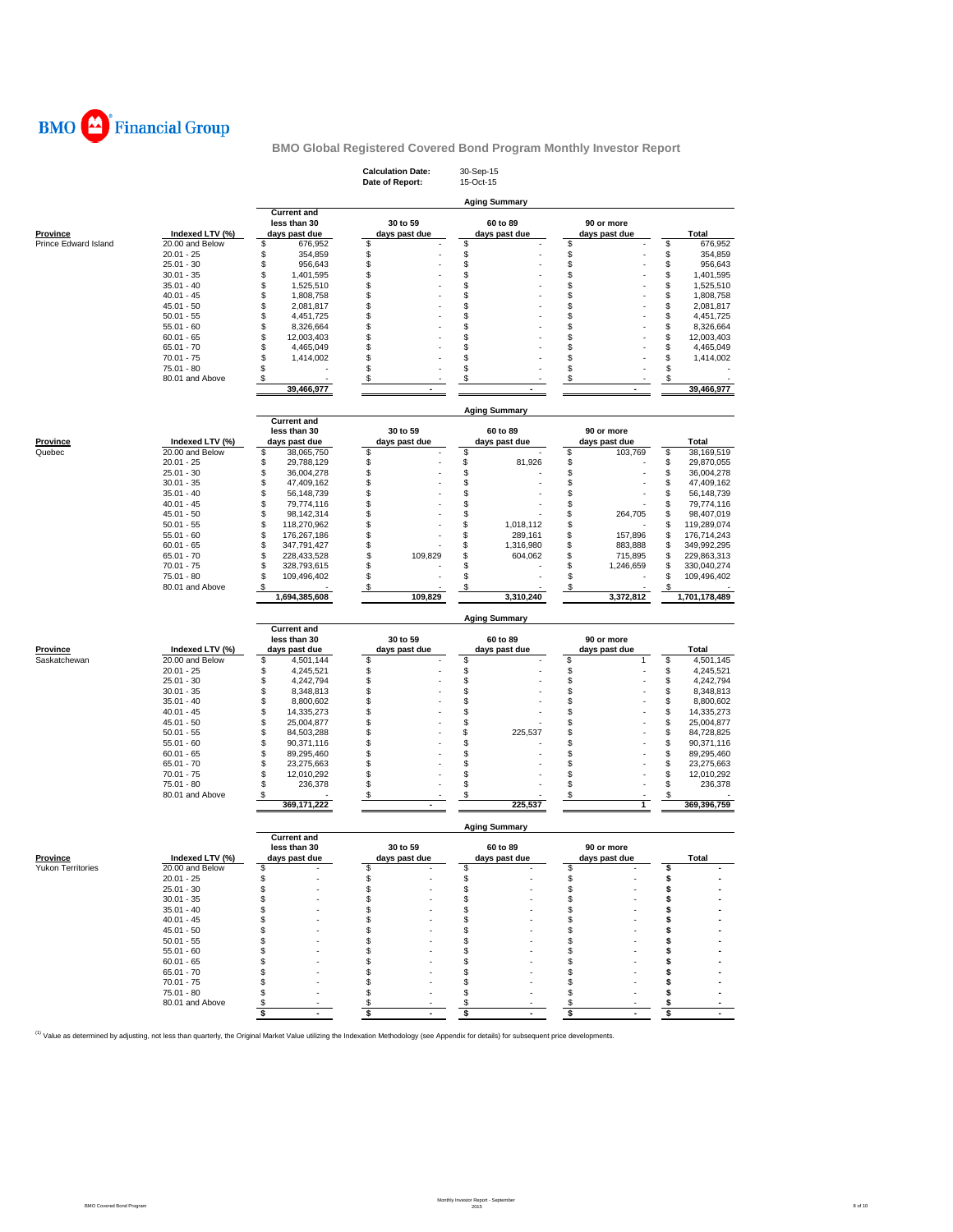

## **Calculation Date:** 30-Sep-15 **Date of Report:** 15-Oct-15

**Cover Pool - Current LTV Distribution by Credit Score (1)**

|                 |                  |             | <b>Credit Scores</b> |   |               |               |               |                |
|-----------------|------------------|-------------|----------------------|---|---------------|---------------|---------------|----------------|
| Indexed LTV (%) | <600             | 600 - 650   | 651 - 700            |   | 701 - 750     | 751 - 800     | >800          | Total          |
| 20,00 and Below | \$<br>29.789.808 | 7.506.359   | 22.428.882           |   | 52.662.948    | 152.924.831   | 128,800,310   | 394.113.139    |
| $20.01 - 25$    | 21.063.900       | 11.851.664  | 21.935.053           |   | 51,856,086    | 120.559.414   | 83.842.218    | 311.108.334    |
| $25.01 - 30$    | 29.835.358       | 11.491.161  | 31.794.162           |   | 87.611.294    | 178.128.855   | 113.819.148   | 452.679.978    |
| $30.01 - 35$    | 47.737.355       | 20,852,658  | 43,393,155           |   | 102,355,865   | 208.786.650   | 116.579.147   | 539,704,830    |
| $35.01 - 40$    | 55.948.289       | 28.373.262  | 64.378.851           |   | 147.428.672   | 261.650.907   | 133.016.393   | 690.796.373    |
| $40.01 - 45$    | 94.932.668       | 33.957.643  | 96.210.942           | S | 211.872.907   | 402.771.107   | 155.416.869   | 995.162.136    |
| $45.01 - 50$    | 98.388.826       | 53.994.639  | 145.862.445          |   | 298.731.833   | 496.733.166   | 211.453.076   | 1.305.163.985  |
| $50.01 - 55$    | 182.056.050      | 105.782.975 | 243,526,380          |   | 480.342.653   | 808.400.029   | 271,565,130   | 2,091,673,216  |
| $55.01 - 60$    | 199.514.827      | 111.837.935 | 269.345.731          |   | 572.786.335   | 880.221.694   | 295.084.423   | 2.328.790.946  |
| $60.01 - 65$    | 129.835.628      | 108.042.008 | 258.475.829          |   | 499.040.803   | 749.393.718   | 259.767.868   | 2,004,555,854  |
| $65.01 - 70$    | 72.177.414       | 63.579.004  | 147.324.770          |   | 259.125.586   | 365.420.547   | 116.045.572   | 1,023,672,893  |
| $70.01 - 75$    | 49.166.118       | 37.739.694  | 115,666,070          |   | 212.109.994   | 281.539.310   | 88.363.901    | 784.585.087    |
| 75.01 - 80      | 23.117.435       | 8,282,504   | 33,537,625           |   | 66,608,887    | 63.283.148    | 18.947.977    | 213,777,578    |
| 80.01 and Above |                  |             |                      |   |               |               |               |                |
|                 | 1.033.563.675    | 603.291.507 | 1.493.879.894        |   | 3.042.533.864 | 4.969.813.376 | 1.992.702.032 | 13.135.784.347 |

<sup>(1)</sup> Market Value as determined by adjusting, not less than quarterly, the Original Market Value utilizing the Indexation Methodology (see Appendix for details) for subsequent price developments.